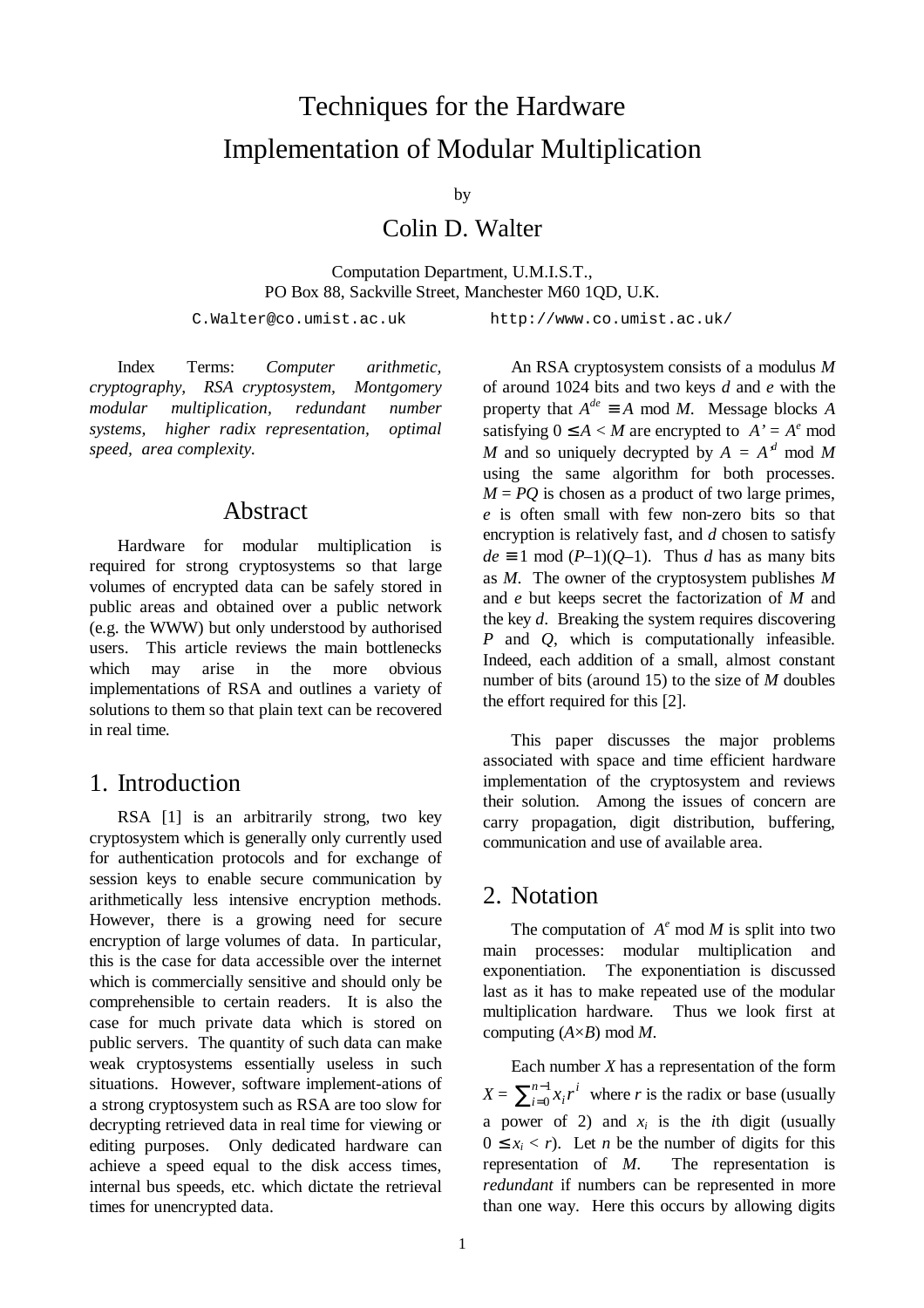in a range larger than 0..*r*−1, and typically that given by an extra (carry) bit, that is, 0..2*r*−1. For example, the output from a carry-save adder provides two bits for each digit and so, in effect, is a redundant representation where digits lie in the range 0..2 rather than the usual 0..1. We use *k* for the number of bits used to represent a digit, so that *kn* is approximately  $2^{10}$  here, and  $O(kn)$  is effectively constant.

The choice of *k* and *n* splits the formation of *A*×*B* into two multiplication levels: forming products of *k*-bit digits and forming products of *n*digit numbers. More levels could be created. Different algorithms are used for each level. The lower level is of combinational logic, possibly pipelined to increase throughput. The hardware will be built around *n k*-bit digit multipliers, and this defines our choice of  $k$ . The upper level views a product as a sequence of additions of digits multiples  $a_i$ *B* of the multiplicand, and so will take a number of clock cycles.

# 3. Multiplication

Practical planar designs are well known for multipliers which are optimal with respect to some measure of time and area [3]-[8]. Under a model which assumes that wires take area but do not contribute to time, *Area*×*Time*<sup>2</sup> complexity for a *k*bit multiplication is bounded below by  $k^2$  [3] and this bound can be achieved for any time in the range *log k* to  $\sqrt{k}$  [6]. Such designs tend to use the Discrete Fourier Transform and consequently involve large constants in their measures of time and area. There are more useful designs which are asymptotically poorer but perform better if *k* is not too large. Since the cross-over point is claimed to be around  $k = 3 \times 10^3$  bits [5], i.e. greater than the size of the numbers here, classical methods are preferable. Indeed, it makes sense to pick a standard *k*-bit combinational multiplier off the shelf since it will contain years of optimisation, it will have a known latency and will be known to be correct. For a current standard chip of perhaps  $10<sup>7</sup>$ transistors devoted entirely to RSA,  $k = 32$  or 64 is the maximum practical [9] since there must be space for registers and for other operations such as modular reduction.

There is a direct trade-off between time and area. Doubling the number of digit multipliers allows the parallel processing of twice as many

digits and so halves the time taken. If the *k*-bit multiplier works in one cycle with no pipelining and *k* is roughly the bandwidth of the internal bus, it is easy to calculate that sufficient throughput for realtime decryption requires *n* multipliers so that a complete multiplier digit times multiplicand *aiB* (or equivalent) can be computed in one cycle. Then, in effect, each cycle processes all the multiplicand bits with  $k$  of the multiplier bits. A different regime would lead to more complex data paths and hence less efficient use of chip area, and so is not considered.

Suppose therefore that the *n* digit multipliers are used to add *aiB* to a partial product in one clock cycle. If the carries are propagated then this takes extra time beyond the digit multiplic-ations. The digit multipliers ought not to lie idle while this happens. The equivalent of a carry save adder might be used to avoid carry propagation, so that the partial product has a redundant representation [10]. Alternatively, successive  $a_iB$  can be pipelined: either  $a_{i+1}B$  can be formed as the previous carries are propagated or, if  $a_i b_j$  and its carry are calculated on one cycle, the next multiplier along should use this carry on the next cycle to compute  $a_i b_{i+1}$  and another carry [9].

# 4. Modular Reduction

The reduction of  $A \times B$  to  $(A \times B)$  mod *M* can be carried out in several ways, but each involves repeatedly choosing a suitable digit *q* and subtracting a shifted *qM* from the current remainder. The successive choices of digit *q* can be pieced together to form the integer quotient  $Q =$  $(A \times B)$  div *M* or a closely related quantity if desired. Classically, shifted multiples of *M* are subtracted from the most significant end of *A*×*B*:

```
{ Pre-condition: 0 \leq A \times B < M \times r^n }
R := AXB ;
For i := n−1 downto 0 do
Begin
    q := R div (M×r
i) ;
    R := R - q \times M \times r^i ;
    { Invariant: 0 \leq R < M \times r^i& R ≡ (A \times B) mod M }
End ;
{ Post-Condition: R = (A \times B) \text{ mod } M
```
This requires waiting for a full carry propagation with each subtraction if the largest possible multiple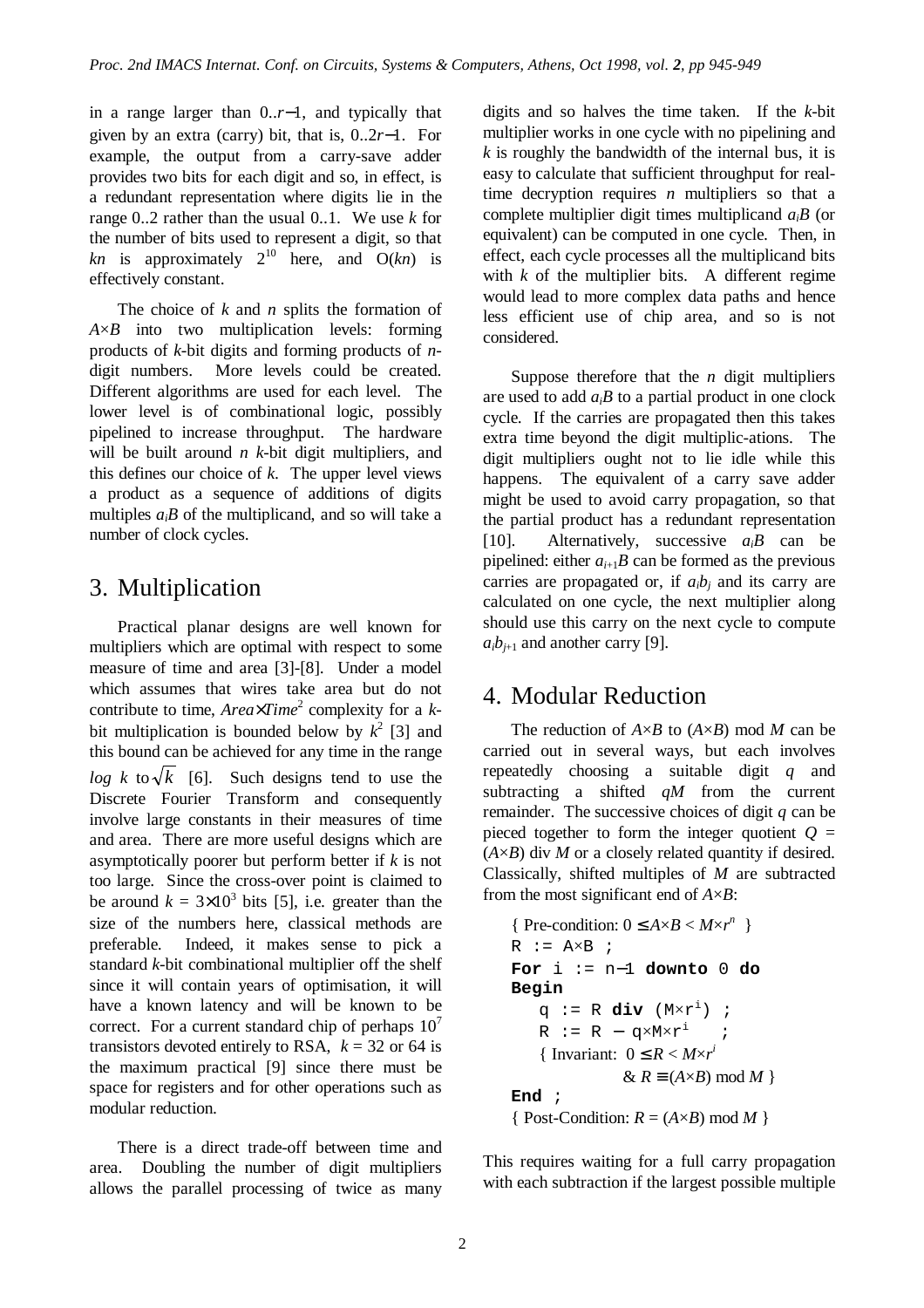is to be removed. A better solution is just to use the top digit or two of *M* and the remaining product to determine a sufficiently good multiple of *M* to remove [10]. This reduces the result enough to guarantee an upper bound of *rM*, say, when the process terminates. This can be cleaned up properly at the end of the de-cryption. The critical path is now in the circuitry for computing *q*, but this can be reduced by scaling  $M$  [11,12].  $M$  is replaced by a small multiple so that its top digits are known and simple, say, 10... Minor postprocessing will again recover the correct residue.

If the product  $A \times B$  is fully computed before the modular reduction starts, then a register of 2*n* digits is required. However, if the product is performed by repeated shifting and addition, the modular reductions can be interleaved with the additions to keep the partial sum down to only about *n* digits, thereby saving space. This has the added advantage that the multiplier hardware and modular reduction hardware can work simultaneously on the same modular product; otherwise full utilisation of these two parts of the hardware would require the complication of handling two modular products at once.

The modular reduction requires another *n* digit multipliers to compute  $qM$ , so that the main area taken up by the RSA circuitry is  $2n$  *k*×*k*-bit multipliers and an adder to combine their outputs. It has been suggested that a table be formed containing some or all digit multiples of *M* in order to avoid re-computing them so many times. This is unwise as it requires  $O(2<sup>k</sup>)$  entries, so the time and space requirements would exceed those of recomputation unless *k* were very small.

# 5. Montgomery's Algorithm

The above modular reduction method has several disadvantages. It requires a redundant representation (which takes up more space) to avoid carry propagation, makes a poor choice of multiple to subtract, takes time to compute the digit *q*, and requires the global broadcasting of *q* to each digit position. Peter Montgomery [13] has shown how to use the *least* significant digit of an accumulating product to determine the multiple of *M* to subtract. He reverses the usual multiplication order by choosing multiplier digits from *least* to *most* significant and shifting *down* on each iteration. If *R* is the current partial modular product, then  $q$  is chosen so that  $R + qM$  is a multiple of *r*, and this is shifted down (i.e. divided by *r*) for use in the next iteration. Consequently,  $(A \times B \times r^{-n})$  mod *M* is computed:

```
{ Pre-condition: 0 \leq A < r^n }
R := 0 ;
For i := 0 to n−1 do
Begin
    q := (-r_0 + a_i \times b_0) m_0^{-1} mod r;
    R := (R + a_i \times B + q \times M) div r ;
    { Invariant: 0 \leq R < M + B }
End ;
{ Post-Condition: R = (A \times B \times r^{-n}) \mod M }
```
The extra factor, a power of *r*, is easily cleared up in minor post-processing [14]. Any extra multiple of *M* is also easily removed.

With this algorithm, the digit *q* is computed from the lowest digits of *R* and *M* without waiting for any carry propagation. So pipelining of the digits can now take place with  $a_i b_{j+1}$  computed on the cycle after  $a_i b_j$  using its carry and the same values of *q* and *a<sup>i</sup>* . Thus, a nonredundant representation can be used and *q* and *a<sup>i</sup>* no longer need to be broadcast to all digit slices in the same clock cycle.

Once more the critical path length is in computing *q*. To reduce this path *M* is again scaled [15], this time ensuring that its lowest digits are known and simple, say ...01. This moves the critical path to within the multiplier of each digit slice, so that most of the hardware is operating at full capacity. Further optimisation must concentrate on the digit slice and improved communications.

# 6. Communications

Our goal is to have only local intercommunication because of the delays and wiring associated with global movement of data. The standard approach, namely parallel processing of digit operations for the same multiplier digit, requires broadcasting *q* and *a<sup>i</sup>* to all digit slices on each cycle [10,12]. Avoiding this requires pipelining digits as described above and yields a systolic array [16,17,9].

If the term  $a_i b_j$  were added to the partial result in digit slice  $j$  on cycle  $i+j$ , the first output digit would occur at time *n*−1. Full utilisation of the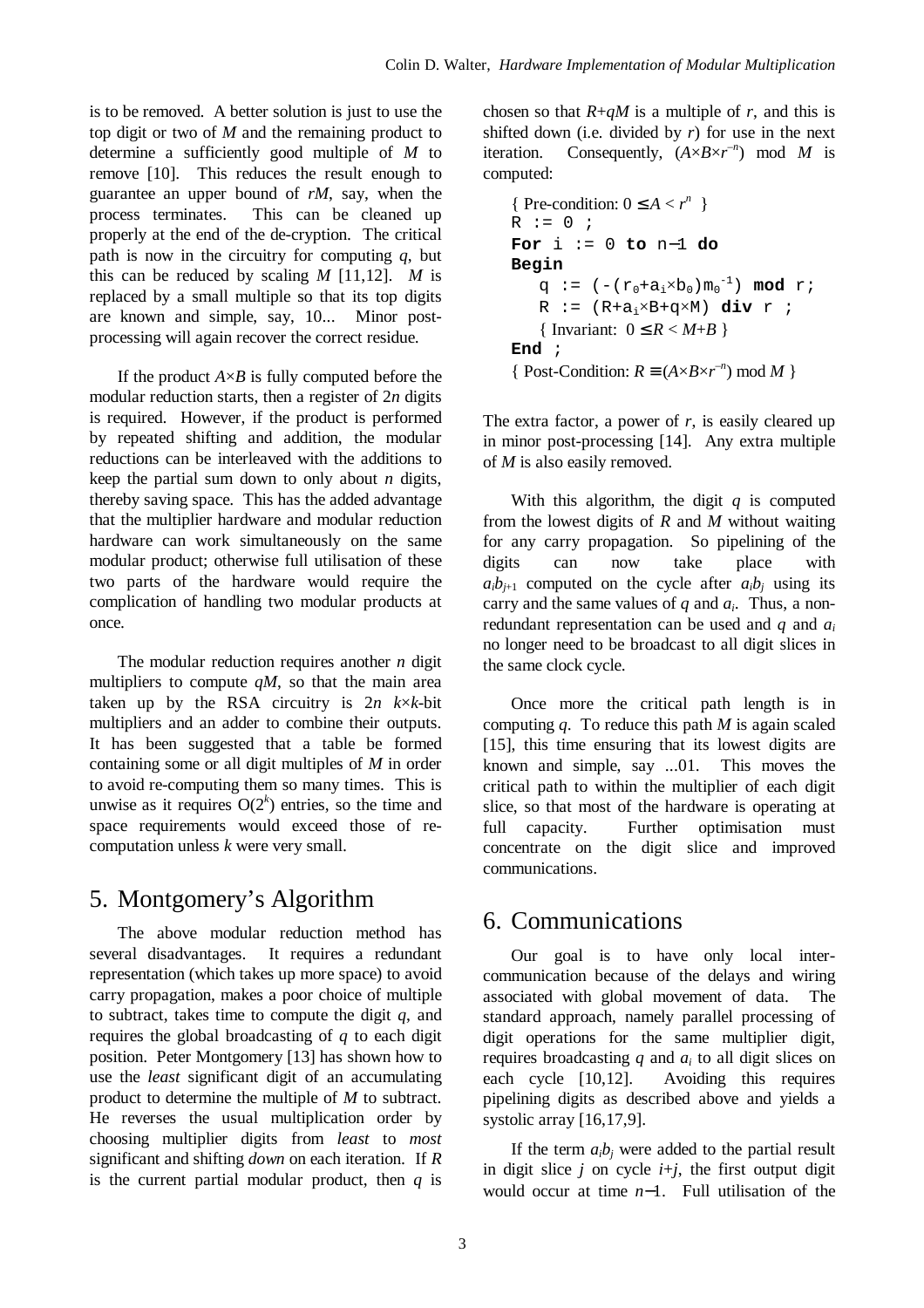hardware could only occur if another modular multiplication were to start at time *n* when digit slice 0 becomes free again. Fortunately, the exponentiation involved in the cryptosystem means that the output from one modular multiplication is the input to the next modular multiplication, and so no time is lost and little wiring and buffering is required to achieve this. The precise timing details are actually slightly more complex because of the shift down in Montgomery's algorithm [16,17,9].

Since this system requires input digit serially, *k* bits at a time for each number and produces output similarly, its I/O matches internal bus speeds and bandwidth and so reduces the need for on chip buffering of data.

# 7. Exponentiation

The exponentiation required for encryption and decryption is generally achieved simply by incorporating several registers and making repeated use of the modular multiplier hardware. If the exponent *d* has the same size as *M*, namely about *nk* bits, then the usual square and multiply algorithm for exponentiation takes between *nk* and 2*nk* modular multiplications, and 1.5*nk* on average. There are ways to reduce this towards *nk* [18,19] but the possible improvements are very limited. Much more is achieved by good design for the modular multiplier.

### 8. Conclusion

We have reviewed the main bottlenecks which may arise in hardware for implementing the RSA cryptosystem and shown how to make the most efficient use of area. The key solutions are to use Montgomery's modular multiplication algorithm [13], scale the modulus, pipeline digit products and use an existing *k*-bit combinational multiplier. Finally, *k* is chosen as large as possible to make full use of the available chip area so that real time decryption is achieved.

# References

[1] R. L. Rivest, A. Shamir & L. Adleman, "A Method for obtaining Digital Signatures and Public-Key Cryptosystems", *Comm. ACM*, vol. **21**, 1978, pp. 120-126.

- [2] N. Koblitz, *A Course in Number Theory and Cryptography*, Graduate Texts in Mathematics, vol. **114**, Springer-Verlag, 1987.
- [3] R. P. Brent & H. T. Kung, "The Area-Time Complexity of Binary Multiplication", *J. ACM*, vol. **28**, 1981, pp. 521-534.
- [4] R. P. Brent & H. T. Kung, "A Regular Layout for Parallel Adders", *IEEE Trans. Comp.*, vol. **C-31**, no. 3, March 1982, pp. 260-264.
- [5] W. K. Luk & J. E. Vuillemin, "Recursive Implementation of Optimal Time VLSI Integer Multipliers", *VLSI '83*, F. Anceau & E.J. Aas (eds.), Elsevier Science, 1983, pp. 155-168.
- [6] K. Mehlhorn & F. P. Preparata, "Area-Time Optimal VLSI Integer Multiplier with Minimum Computation Time", *Information & Control*, vol. **58**, 1983, pp. 137-156.
- [7] F. P. Preparata & J. Vuillemin, "Area-Time Optimal VLSI Networks for computing Integer Multiplication and Discrete Fourier Transform", *Proc. ICALP*, Haifa, Israel, 1981, pp. 29-40.
- [8] C. S. Wallace, "A Suggestion for a Fast Multiplier", *IEEE Trans. Electronic Computers*, vol. **EC-13**, no. 2, Feb. 1964, pp. 14-17.
- [9] C. D. Walter, "Redundant Arithmetic is not necessary for Fast Modular Exponentiation", submitted to *IEEE Trans on Comp*.
- [10] E. F. Brickell, "A Fast Modular Multiplication Algorithm with Application to Two Key Cryptography", *Advances in Cryptology - CRYPTO '82*, Chaum *et al*. (eds.), New York, Plenum, 1983, pp. 51-60.
- [11] C. D. Walter, "Faster Modular Multiplication by Operand Scaling", *Advances in Cryptology - CRYPTO '91*, J. Feigenbaum (ed.), Lecture Notes in Comp. Sci. vol. **576**, 1992, pp. 313-323, Springer-Verlag.
- [12] C. D. Walter, "Space/Time Trade-offs for Higher Radix Modular Multiplication using Repeated Addition", *IEEE Trans. Comp*., vol. **46**, 1997, pp. 139-141.